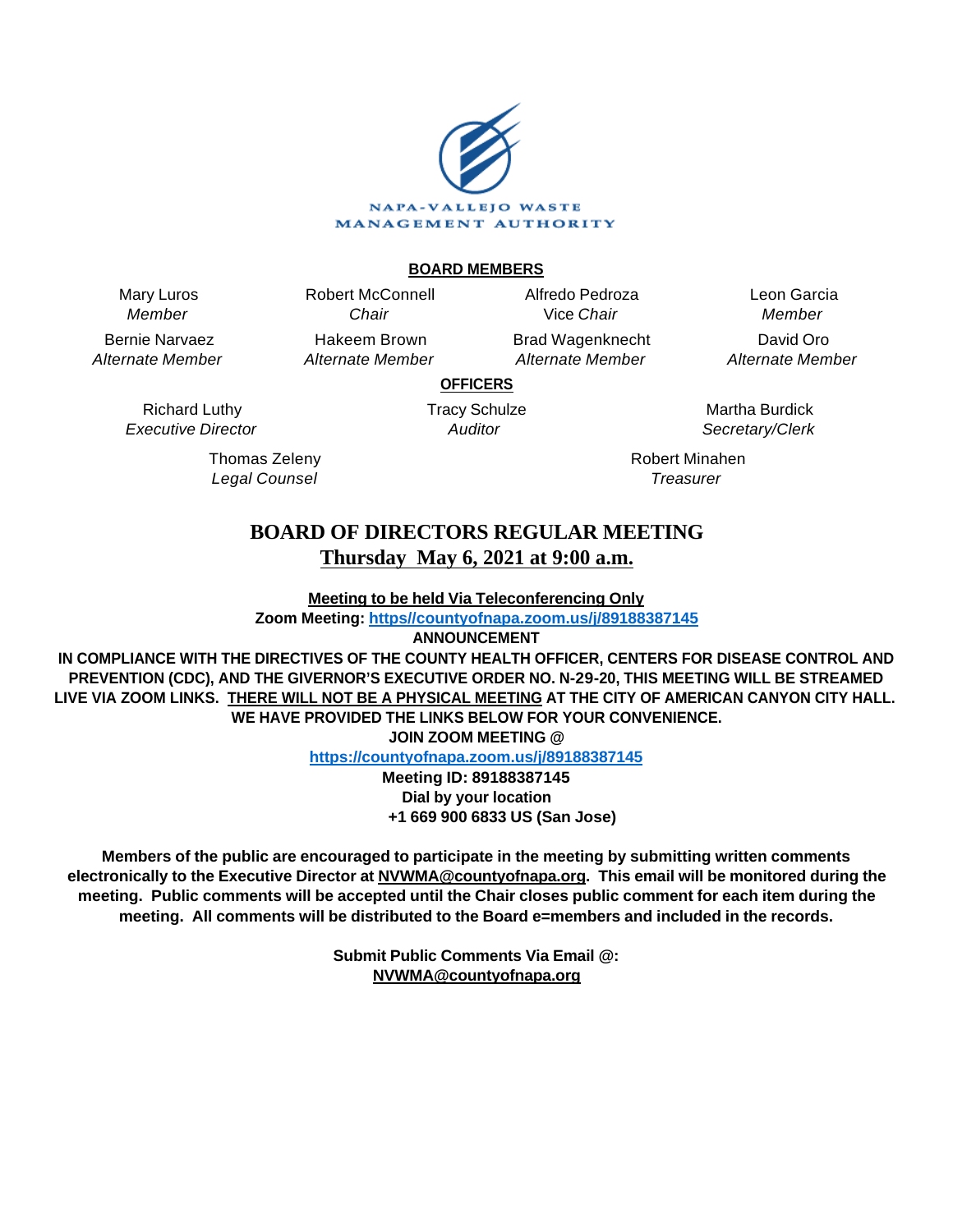#### **GENERAL INFORMATION**

The Napa-Vallejo Waste Management Authority meets the 1st Thursday of each month at 9:00 A.M. at 4381 Broadway Street, Suite 201, American Canyon, California 94503. The meeting room is wheelchair accessible. Requests for disability related modifications or accommodations, aids or services may be made no less than 72 hours prior to the meeting date by contacting 707 253-4471.

The Agenda is divided into two sections:

**CONSENT ITEMS:** These matters typically include routine financial or administrative actions, as well as final adoption of ordinances that cannot be both introduced and adopted at the same meeting. Any item on the CONSENT CALENDAR will be discussed separately at the request of any person. CONSENT CALENDAR items are usually approved with a single motion.

**ADMINISTRATIVE ITEMS:** These items include significant policy and administrative actions, and are classified by program areas. Immediately after approval of the CONSENT CALENDAR, ADMINISTRATIVE ITEMS will be considered.

All materials relating to an agenda item for an open session of a regular meeting of the Napa-Vallejo Waste Management Authority which are provided to a majority or all of the members of the Board by Board members, staff or the public within 72 hours of, but prior to the meeting, will be available for public inspection, at the time of such distribution, in the office of Auditor Controller, 1195 Third Street, Suite B-10, Napa CA 94559, Monday through Friday between the hours of 8:00 a.m. and 5:00 p.m., except for County holidays. Materials distributed to a majority or all of the members of the Board at the meeting will be available for public inspection at the public meeting if prepared by the members of the Board or Napa Vallejo Waste Management staff, and after the public meeting if prepared by some other person. Availability of materials related to agenda items for public inspection does not include materials which are exempt from public disclosure under Government Code sections 6253.5, 6254, 6254.3, 6254.7, 6254.15, 6254.16, or 6254.22.

**ANY MEMBER OF THE AUDIENCE DESIRING TO ADDRESS THE BOARD ON A MATTER ON THE AGENDA**, please proceed to the rostrum and, after receiving recognition from the Chair, give your name and your comments or questions. In order that all interested parties have an opportunity to speak, please be brief and limit your comments to the specific subject under discussion. Time limitations shall be at the discretion of the Chair or Board.

#### **AGENDA AVAILABLE ONLINE AT** www.countyofnapa.org

- **1. CALL TO ORDER**
- **2. ROLL CALL**
- **3. PLEDGE OF ALLEGIANCE**
- **4. PUBLIC COMMENT**

In this time period, anyone who wishes to speak to the Authority Board of Directors regarding any subject over which the Board has jurisdiction, that is not on the agenda, or to request consideration to place an item on a future Board agenda, may do so at this time. Individuals will be limited to a three minute presentation. The Board of Directors will take no action as a result of any item presented at this time.

#### **5. PRESENTATIONS AND COMMENDATIONS**

### **6. APPROVAL OF MINUTES**

# **A. APPROVAL OF MINUTES**

REQUESTED ACTION: Approval of Board Minutes for the April 1, 2021 Regular Meeting.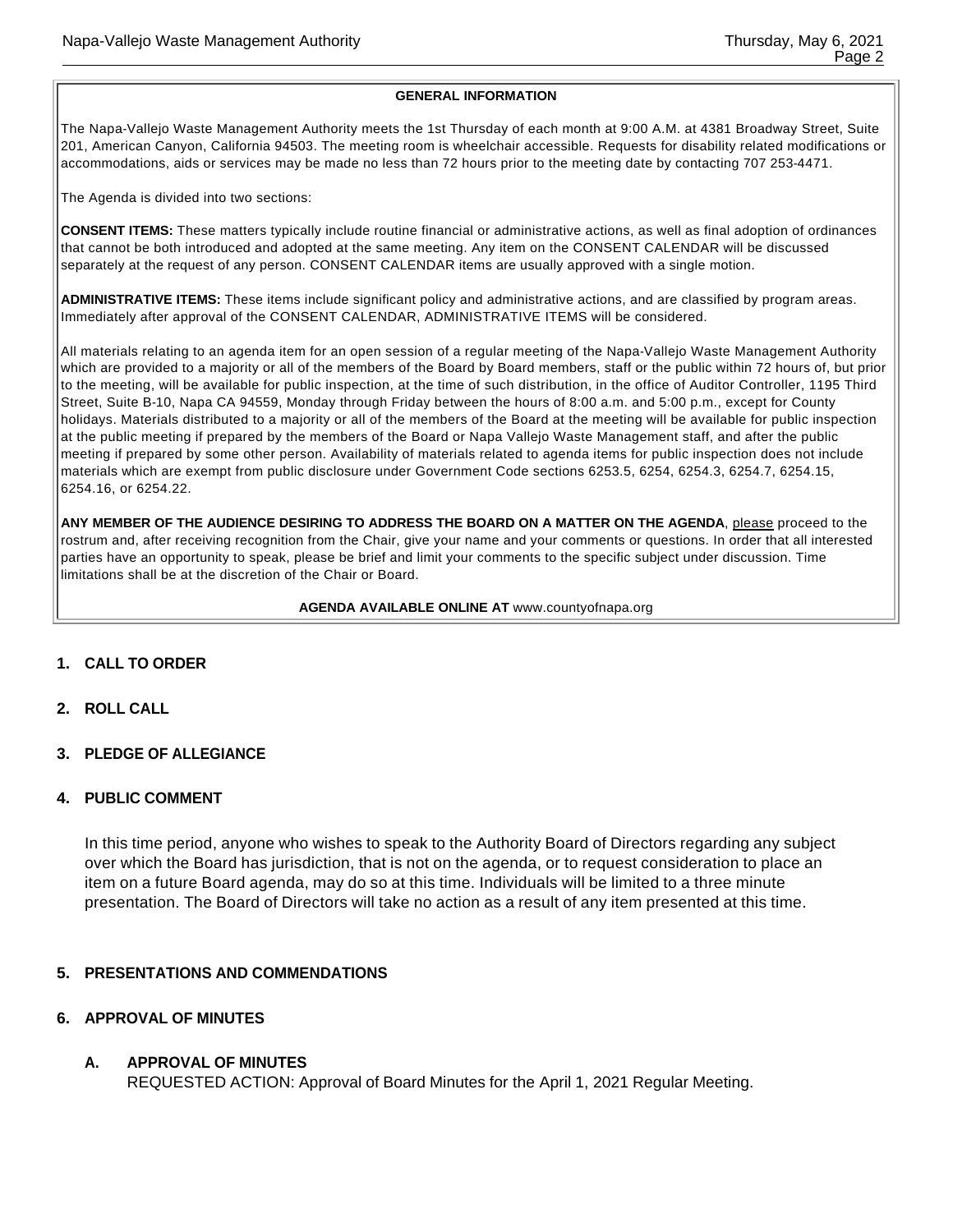# **7. CONSENT ITEMS**

# **A. OUTSIDE AUDIT AGREEMENT**

**R**EQUESTED ACTION: Approval of and authorization for the Chair to sign Agreement No. 2021-10 with Brown Armstrong Accountancy Corporation, to complete the Authority's annual audit in the amount of \$5,700 per year, effective May 6, 2021 through December 31, 2023, a three year term, with a provision to extend the Agreement for one additional two-year term.

# **B. FY 2021 BUDGET ADJUSTMENT**

REQUESTED ACTION: Approval and authorization for the Executive Director to sign Budget Adjustment No. NVW 002, increasing the Transfer Station and Disposal Operations Professional Services Appropriations by \$600,000 and \$250,000, respectively, due to increases in received and transported tonnage for FY 2020-2021. These increased Appropriations will be offset with the use of available Fund Balance.

## **8. ADMINISTRATIVE ITEMS**

# **A. PROPOSED FISCAL YEAR 2021/2022 BUDGET STUDY SESSION** DISCUSSION AND POSSIBLE ACTION ON THE FOLLOWING:

- 1. Revenue Projections and Operations Budget; and
- 2. Operating and Capital Reserves; and
- 3. Capital Improvement Budget

# **B. EXECUTIVE DIRECTOR'S REPORT**

DISCUSSION ITEM: Executive Director to report on Authority related activities.

# **9. FACILITIES BUSINESS ITEMS**

### **A. REPORTS FROM JURISDICTIONS**

DISCUSSION ITEM: Reports of current information relevant to the Authority by the member jurisdictions:

- i. Vallejo: Robert McConnell
- ii. Napa City: Mary Luros
- iii. Napa County: Alfredo Pedroza
- iv. American Canyon: Leon Garcia

# **10. OTHER BUSINESS ITEMS**

# **A. FUTURE AGENDA ITEMS**

DISCUSSION ITEM: Discussion of any items Board members may wish to have addressed at a future meeting date.